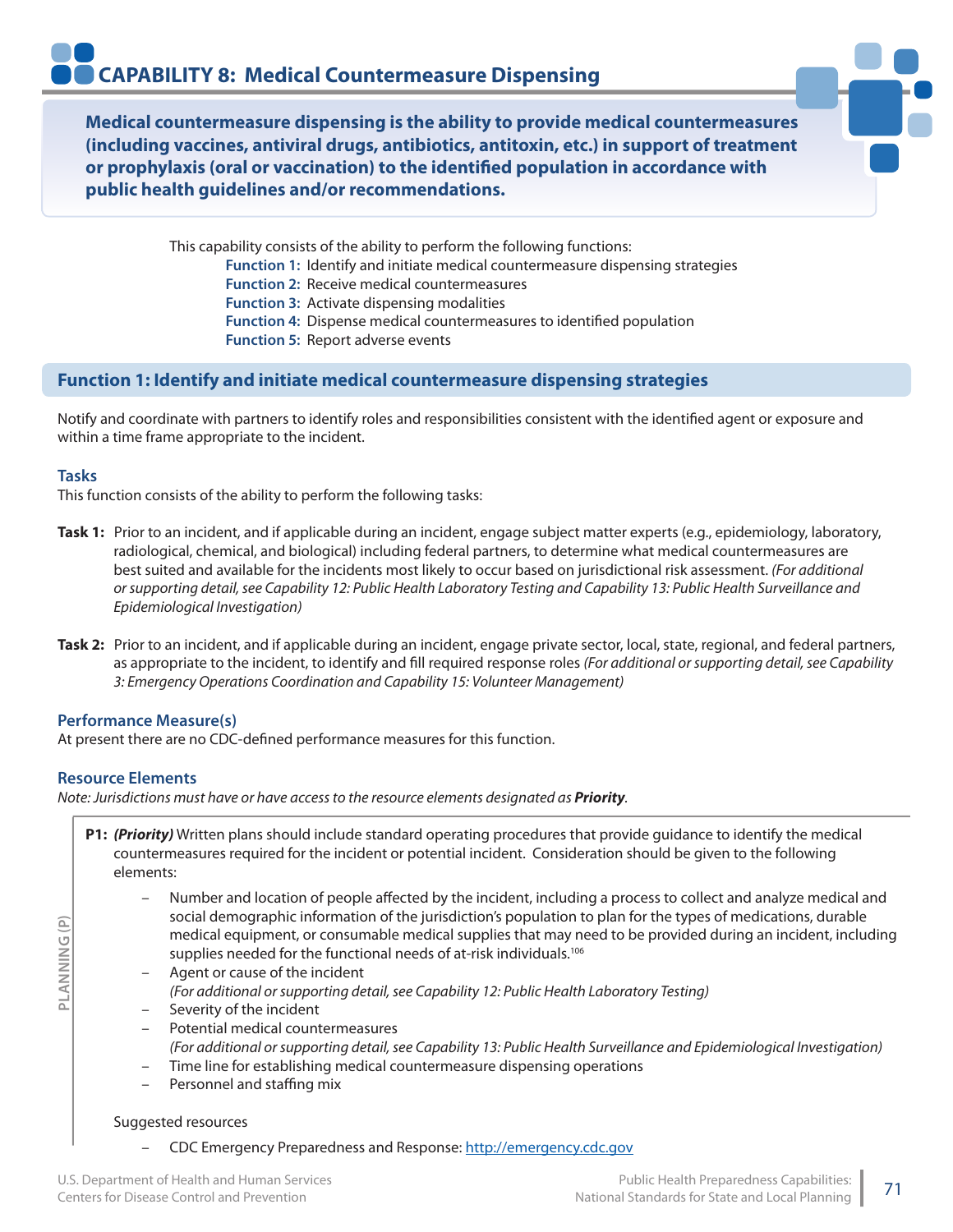# **Function 1: Identify and initiate medical countermeasure dispensing strategies**

#### **Resource Elements** *(continued)*

- Federal Emergency Management Agency National Response Framework Incident Annexes: http://www.fema.gov/emergency/nrf/incidentannexes.htm
- Radiation Emergency Medical Management website: http://www.remm.nlm.gov
- CDC Radiation Emergency website (medical countermeasures): http://emergency.cdc.gov/radiation/countermeasures.asp
- Management of Persons Contaminated with Radionuclides Handbook: http://www.ncrponline.org/Publications/161press.html
- Medical Management of Radiological Casualties Handbook, Second Edition: http://www.afrri.usuhs.mil/www/outreach/pdf/2edmmrchandbook.pdf
- Conference of Radiation Control Program Directors: www.crcpd.org
- **P2:** Written plans should be developed by jurisdictional level, multidisciplinary planning groups who meet on a regular basis and contain representatives who would respond during a public health or emergency incident.<sup>107,108</sup> Planning group members could include the following constituencies:
	- Public health departments
	- Jurisdictional Emergency Management/Office of Homeland Security
	- Law enforcement
	- Private businesses (including pharmacies)
	- Emergency medical services (both public and private)
	- Hospitals and clinics
	- Medical professional organizations
	- Military installations
	- Metropolitan Medical Response System participants
	- Volunteer groups (e.g., Red Cross and Salvation Army)
	- Radiation-specific group, (e.g., Radiation Control Programs, U.S. Environmental Protection Agency, or State Environmental Agency). (The Conference of Radiation Control Program Directors provides a list of state radiation control programs at http://www.crcpd.org/Map/RCPmap.html)
	- Private organizations such as retailers with supply chains and package delivery services (e.g., U.S. Postal Service, UPS, FedEx, and DHL)
	- U.S. Department of Health and Human Services Regional Emergency Coordinators

Group will meet on a regular basis to review the medical countermeasures plans and ensure participants understand their roles and responsibilities. Evidence of the meetings include the following elements:

- Defined roles and responsibilities
- Sign off agreement of the protocols

*(For additional or supporting detail, see Capability 1: Community Preparedness and Capability 3: Emergency Operations Coordination)*

**S1:** Staff participating in dispensing operations should understand jurisdictional medical countermeasure dispensing requirements, plans, and procedures.

- CDC Emergency Use Authorization Online Course: http://emergency.cdc.gov/training/eua/index.html
- Receiving, Distributing, and Dispensing Strategic National Stockpile Assets, A Guide for Preparedness, version 10.02, Chapter 12: Dispensing Oral Medications: https://www.orau.gov/snsnet/guidance.htm
- **S2:** Staff participating in dispensing operations should understand/be knowledgeable of responder groups' roles and procedures during an incident requiring medical countermeasure dispensing. Suggested trainings include the following:
	- Division of Strategic National Stockpile (DSNS) in CDC's Office of Public Health Preparedness and Response *(For additional or supporting detail, see Capability 9: Medical Materiel Management and Distribution)*
		- □ DSNS extranet: http://emergency.cdc.gov/stockpile/extranet *(password protected site)*
		- □ Key Differences for State and Local Planners (DSNS Emergency Use Authorization Guidance): https://www.orau.gov/snsnet/guidance.htm

**PLANNING (P)**

PLANNING (P)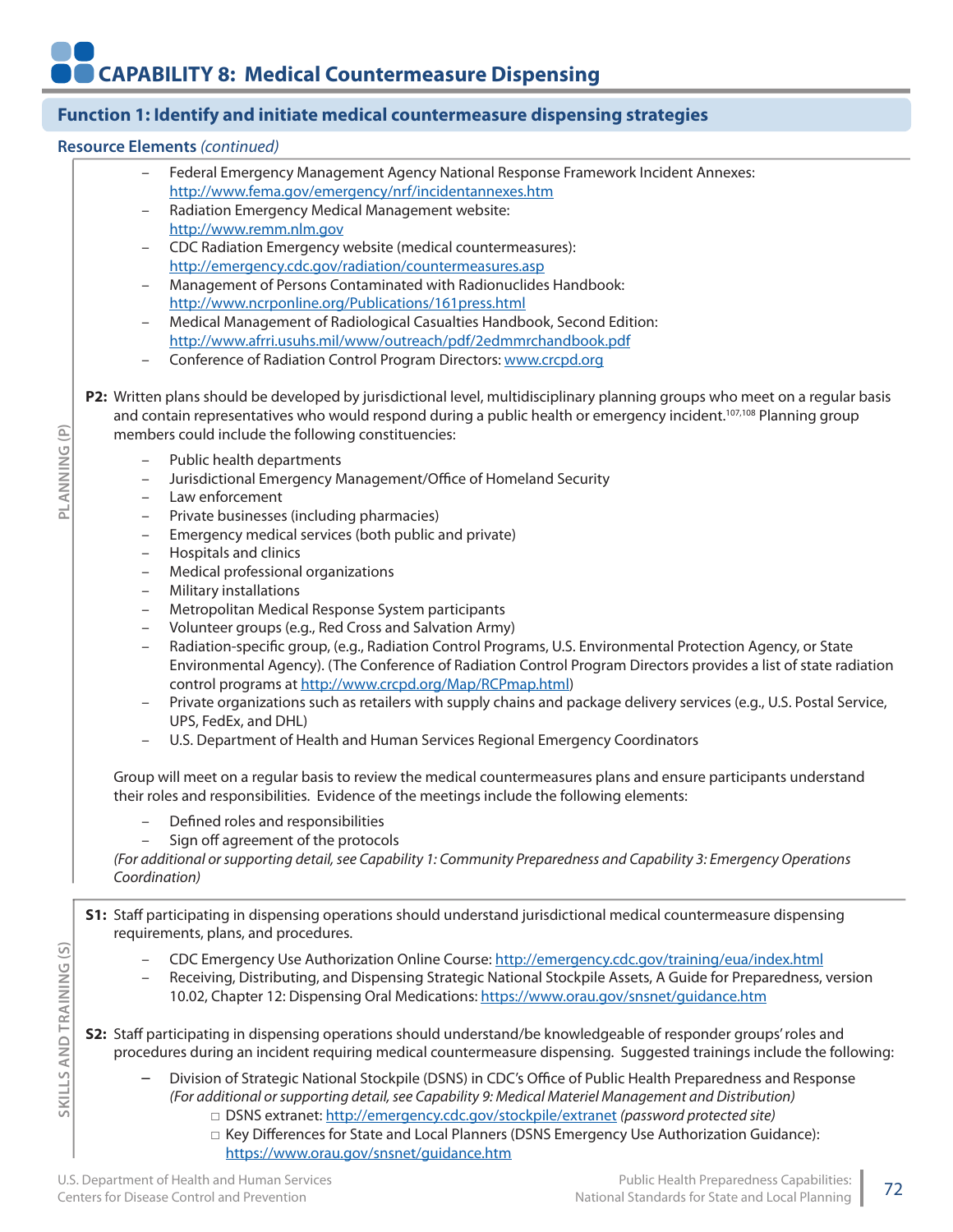# **Function 1: Identify and initiate medical countermeasure dispensing strategies**

#### **Resource Elements** *(continued)*

| $\odot$  | $\Box$ Partnering with Federal Agencies: Closed Point Of Dispensing Option (DSNS):<br>https://www.orau.gov/snsnet/closedpod.htm |
|----------|---------------------------------------------------------------------------------------------------------------------------------|
| TRAINING | □ Taking Care of Business: An Introduction to Becoming a Closed Point of Dispensing (DSNS):                                     |
|          | https://www.orau.gov/snsnet/resources/videos/TCB_Video.htm                                                                      |
|          | $\Box$ Hospitals, Treatment Centers, and Public Health: Partners in Emergency Planning and Response (DSNS):                     |
| AND      | https://www.orau.gov/snsnet/av/HTC_PHP.htm<br>Military<br>$\overline{\phantom{0}}$                                              |
|          | $\Box$ Public Health Emergency Management Within the Department of Defense:                                                     |
| SKILLS   | http://www.dtic.mil/whs/directives/corres/pdf/620003p.pdf                                                                       |
|          |                                                                                                                                 |

**E1:** Have or have access to a reporting system. Considerations for the system include the following elements:

- Ability to receive orders for delivery of medical materiel from receiving, staging and storing warehouse to points of dispensing (dispensing locations) or treatment sites
- Ability to provide status reports to the emergency operations center on distribution and dispensing activities, such as shipments received, stock levels, additional assets needed, number of regimens provided, and any irresolvable problems

– How, where, and by what system (e.g., e-mail, phone call, fax, or radio message) to request additional resources *(For additional or supporting detail, see Capability 6: Information Sharing)*

# **Function 2: Receive medical countermeasures**

Identify dispensing sites and/or intermediary distribution sites<sup>109</sup> and prepare these modalities to receive medical countermeasures in a time frame applicable to the agent or exposure.

#### **Tasks**

This function consists of the ability to perform the following tasks:

- **Task 1:** Assess the extent to which current jurisdictional medical countermeasure inventories can meet incident needs. *(Targeted at state and local jurisdictions) (For additional or supporting detail, see Capability 9: Medical Materiel Management and Distribution)*
- **Task 2:** Request additional medical countermeasures from private, jurisdictional, and/or federal partners using established procedures, according to incident needs. *(For additional or supporting detail, see Capability 9: Medical Materiel Management and Distribution)*
- **Task 3:** Identify and notify any intermediary distribution sites based on the needs of the incident, if applicable. *(For additional or supporting detail, see Capability 9: Medical Materiel Management and Distribution)*

#### **Performance Measure(s)**

At present there are no CDC-defined performance measures for this function.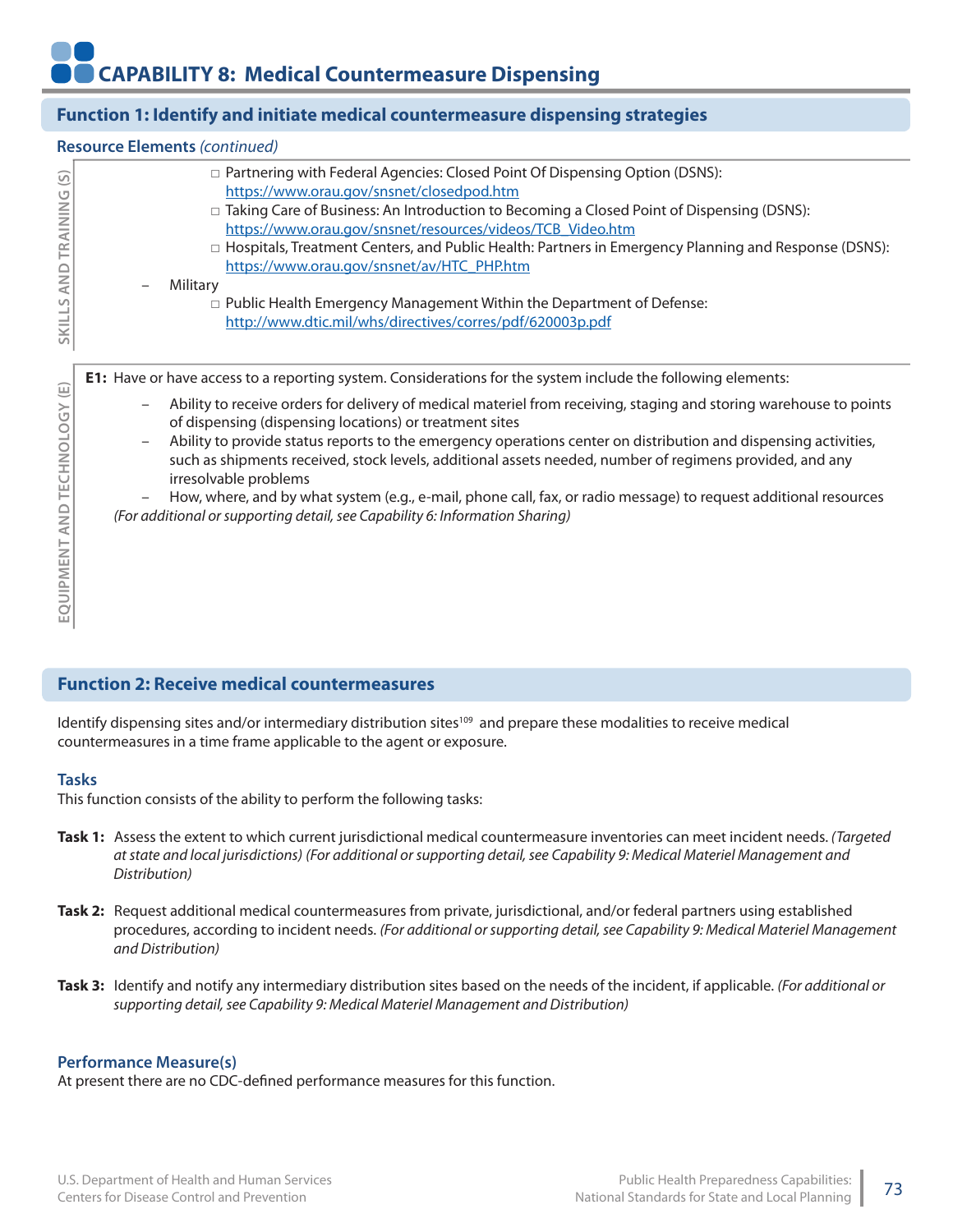# **Function 2: Receive medical countermeasures**

### **Resource Elements**

**PLANNING (P)**

PLANNING(P)

**EQUIPMENT AND TECHNOLOGY (E)**

EQUIPMENT AND TECHNOLOGY (E)

*Note: Jurisdictions must have or have access to the resource elements designated as Priority.*

| P1: (Priority) Written plans should include protocols to request additional medical countermeasures, including memoranda<br>of understanding or other letters of agreement with state/local partners. Consideration should be given to the following<br>elements:                                                                                                                                                                                                                                                                                                                                                                                                                                                                                                                                                                                                        |  |  |  |
|--------------------------------------------------------------------------------------------------------------------------------------------------------------------------------------------------------------------------------------------------------------------------------------------------------------------------------------------------------------------------------------------------------------------------------------------------------------------------------------------------------------------------------------------------------------------------------------------------------------------------------------------------------------------------------------------------------------------------------------------------------------------------------------------------------------------------------------------------------------------------|--|--|--|
| Assessment of local inventory/medical countermeasure caches<br>$\qquad \qquad -$<br>Identification of local pharmaceutical and medical-supply wholesalers<br>$\qquad \qquad -$<br>Identification of a decision matrix guiding the process of requesting additional medical countermeasures if local<br>$\qquad \qquad -$<br>supplies are exhausted. Matrix should take into account the Stafford Act and U.S. Department of Health and<br>Human Services Regional Emergency Coordinators.<br>If jurisdictions decide to purchase their own medical countermeasures, they are required to meet regulatory<br>standards (abide by U.S. Food and Drug Administration standards including current good manufacturing<br>practices, have appropriate Drug Enforcement Administration registrations, and be responsible to fund and track<br>medical countermeasures rotation) |  |  |  |
| Suggested resource                                                                                                                                                                                                                                                                                                                                                                                                                                                                                                                                                                                                                                                                                                                                                                                                                                                       |  |  |  |
| U.S. Food and Drug Administration Current Good Manufacturing Practices/Compliance:<br>http://www.fda.gov/Drugs/GuidanceComplianceRegulatoryInformation/Guidances/ucm064971.htm                                                                                                                                                                                                                                                                                                                                                                                                                                                                                                                                                                                                                                                                                           |  |  |  |
| P2: Written plans should include processes and protocols for medical countermeasure storage. Consideration should be<br>given to the following:                                                                                                                                                                                                                                                                                                                                                                                                                                                                                                                                                                                                                                                                                                                          |  |  |  |
| CDC Technical Assistance Review of Strategic National Stockpile Plans recommendations for receiving medical<br>countermeasures<br>Storage maintenance of cleanliness and packaging of controlled substances                                                                                                                                                                                                                                                                                                                                                                                                                                                                                                                                                                                                                                                              |  |  |  |
| Storage considerations for cold chain management and redundancy systems<br>$\overline{\phantom{m}}$<br>Sites receiving vaccines must meet the requirements of the jurisdiction's vaccine provider agreement<br>$\qquad \qquad -$                                                                                                                                                                                                                                                                                                                                                                                                                                                                                                                                                                                                                                         |  |  |  |
| E1: Have or have access to a system (hardware and software) to receive and manage inventory; system can be manual or<br>automated. <sup>110</sup>                                                                                                                                                                                                                                                                                                                                                                                                                                                                                                                                                                                                                                                                                                                        |  |  |  |
| System should be able to track, at a minimum, the name of the drug, National Drug Code, lot number, dispensing<br>$\overline{\phantom{a}}$<br>site or treatment location, and inventory balance.<br>System must also have a backup which can be inventory management software, electronic spreadsheets, or<br>paper.                                                                                                                                                                                                                                                                                                                                                                                                                                                                                                                                                     |  |  |  |
| E2: Have or have access to material required to receive medical countermeasures.                                                                                                                                                                                                                                                                                                                                                                                                                                                                                                                                                                                                                                                                                                                                                                                         |  |  |  |
| Material-handling equipment (e.g., pallet jacks, handcarts/dollies, and forklifts)<br>$\qquad \qquad -$<br>Primary and backup cold chain management equipment (e.g., refrigerators and thermometers)<br>Ancillary medical supplies<br>$\qquad \qquad -$<br>Administrative supplies<br>$\qquad \qquad -$                                                                                                                                                                                                                                                                                                                                                                                                                                                                                                                                                                  |  |  |  |

# **Function 3: Activate dispensing modalities**

Ensure resources (e.g., human, technical, and space) are activated to initiate dispensing modalities<sup>111</sup> that support a response requiring the use of medical countermeasures for prophylaxis and/or treatment.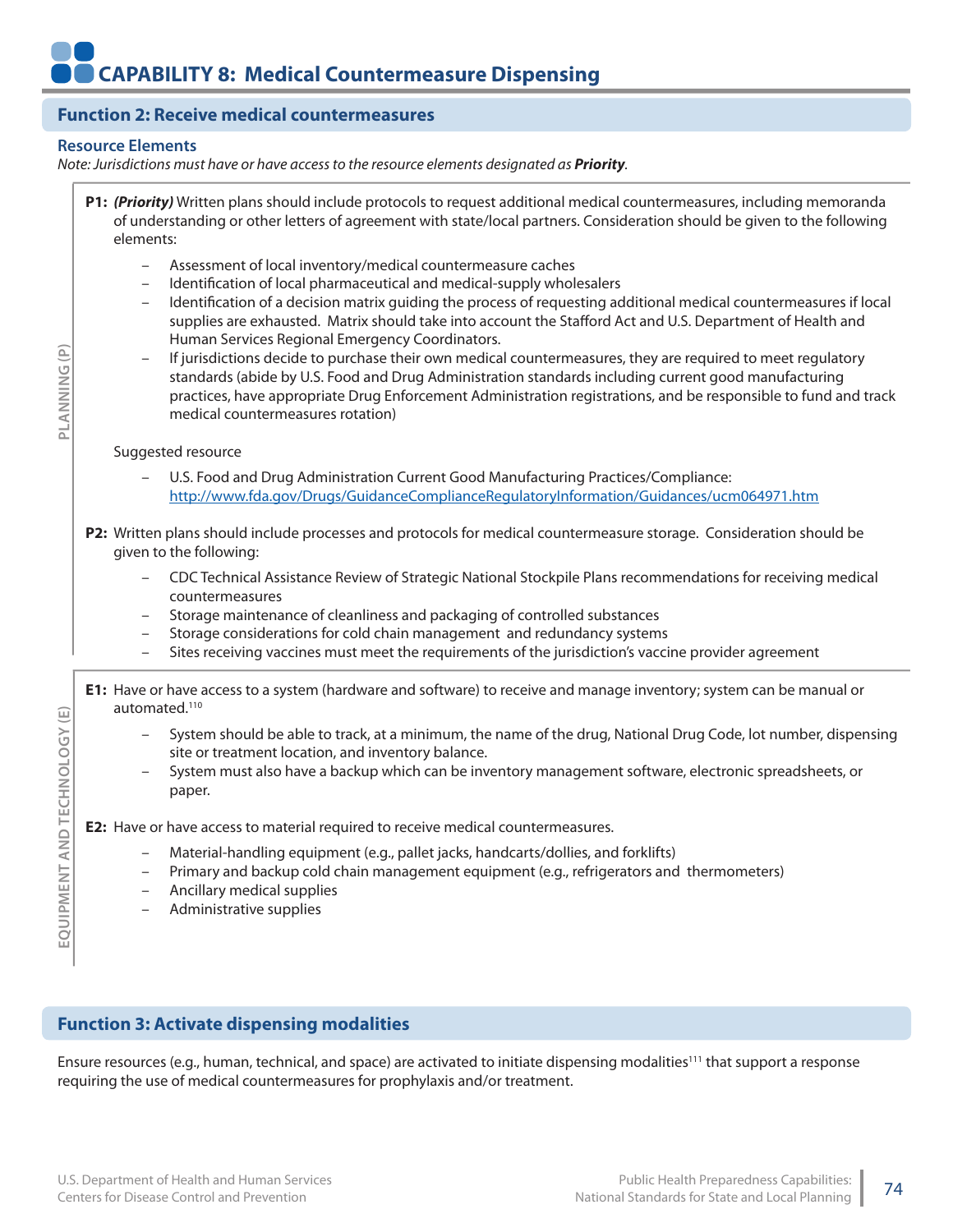# **Function 3: Activate dispensing modalities**

#### **Tasks**

This function consists of the ability to perform the following tasks:

- **Task 1:** Activate dispensing strategies, dispensing sites, dispensing modalities and other approaches, as necessary, to achieve dispensing goals commensurate with the targeted population.
- **Task 2:** Activate staff that will support the dispensing modality in numbers necessary to achieve dispensing goals commensurate with the targeted population. *(For additional or supporting detail, see Capability 15: Volunteer Management)*
- **Task 3:** If indicated by the incident, implement mechanisms for providing medical countermeasures for public health responders, critical infrastructure personnel,112 and their families, if applicable. *(For additional or supporting detail, see Capability 14: Responder Safety and Health)*
- **Task 4:** Initiate site-specific security measures for dispensing locations, if applicable. *(For additional or supporting detail, see Capability 9: Medical Materiel Management and Distribution)*
- **Task 5:** Inform public of dispensing operations including locations, time period of availability, and method of delivery. *(For additional or supporting detail, see Capability 4: Emergency Public Information and Warning)*

*Note: State jurisdictions are expected to ensure attainment of Tasks 1 through 5 by their local communities.*

#### **Performance Measure(s)**

This function is associated with the following CDC-defined performance measure:

**Measure 1:** Composite performance indicator from the Division of Strategic National Stockpile (DSNS) in CDC's Office of Public Health Preparedness and Response.

> This indicator can be found on the DSNS extranet: http://emergency.cdc.gov/stockpile/extranet (*password protected site).*

#### **Resource Elements**

**PLANNING (P)**

PLANNING (P)

*Note: Jurisdictions must have or have access to the resource elements designated as Priority.*

**P1:** *(Priority)* Written plans should include written agreements (e.g., memoranda of agreement, memoranda of understanding, mutual aid agreements or other letters of agreement) to share resources, facilities, services, and other potential support required during the medical countermeasure dispensing activities.<sup>113</sup>

**P2:** *(Priority)* Written plans should include processes and protocols to govern the activation of dispensing modalities.114,115

- Identify multiple dispensing modalities that would be activated depending on the incident characteristics (e.g., identified population and type of agent/exposure). Consideration should be given to the following elements:
	- $\Box$  Traditional public health operated (e.g., open points of dispensing)
	- □ Private organizations (e.g., closed points of dispensing)
	- □ Pharmacies
	- □ Provider offices and clinics
	- □ Militarv/tribal
	- □ Incarcerated population
	- □ Other jurisdictionally approved dispensing modalities
- Initiate notification protocols with the dispensing locations. The following information should be determined for the sites:
	- □ Dispensing site name/identifier
	- $\square$  Demand estimate (number of people planning to visit the site)
	- □ Required throughput
	- □ Staff required to operate one shift
	- □ Number of shifts of distinct staff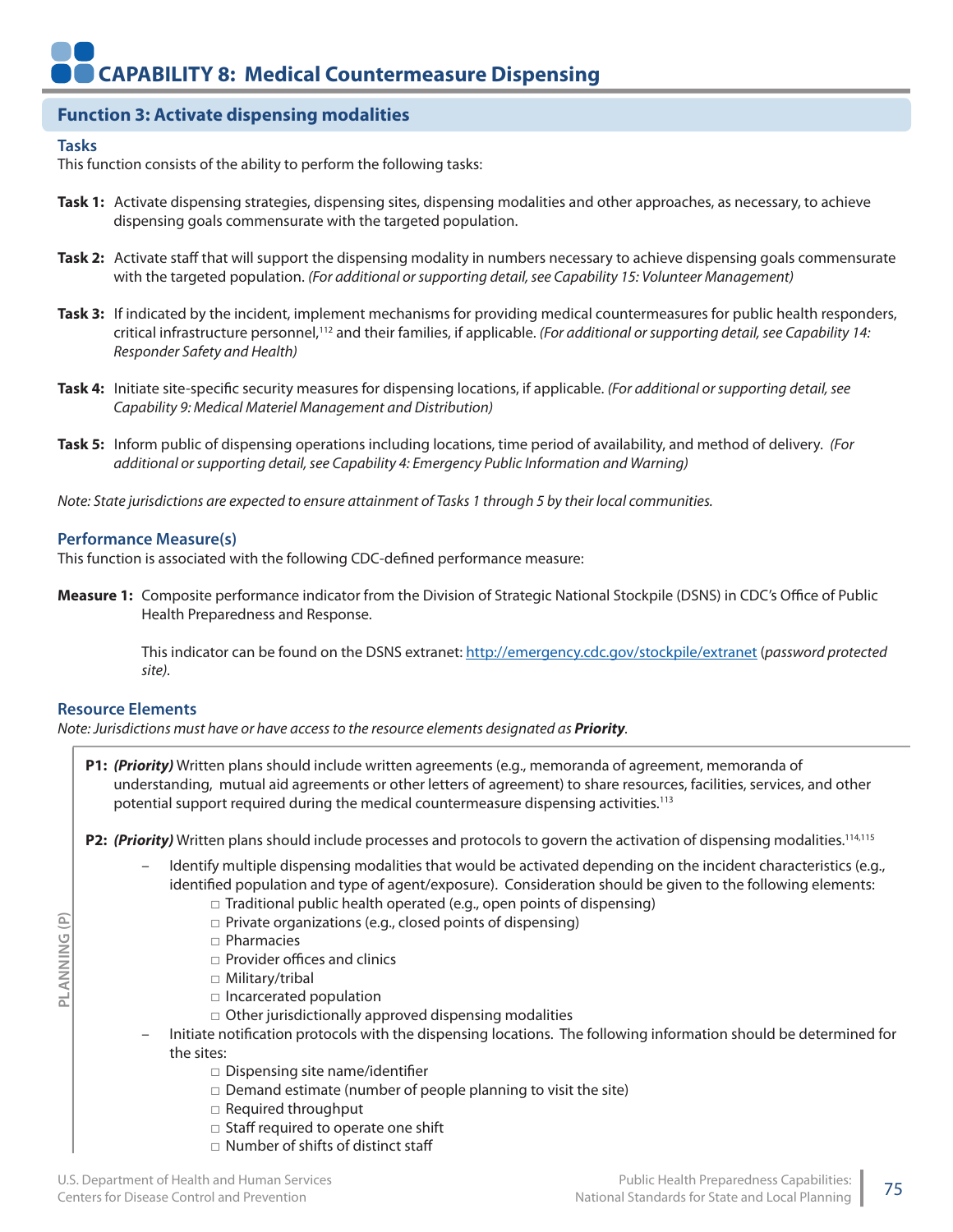# **Function 3: Activate dispensing modalities**

#### **Resource Elements** *(continued)*

**PLANNING (P)**

PLANNING (P)

| $\overline{\phantom{a}}$<br>$\overline{\phantom{a}}$                                                                                                                                                                                                                                                                                                                                                                                      | □ Staff availability<br>$\Box$ Total number of staff required to operate the dispensing location through the whole incident<br>Plan-for functional needs of at-risk individuals (e.g., wheelchair access for handicapped)<br>Identify, assess, prioritize, and communicate legal and liability dispensing barriers to those with the authority to<br>address issues. Consideration should be given to the following elements:<br>$\Box$ Clinical standards of care<br>□ Licensing<br>□ Civil liability for volunteers<br>$\square$ Liability for private sector participants<br>$\Box$ Property needed for dispensing medication |  |  |
|-------------------------------------------------------------------------------------------------------------------------------------------------------------------------------------------------------------------------------------------------------------------------------------------------------------------------------------------------------------------------------------------------------------------------------------------|----------------------------------------------------------------------------------------------------------------------------------------------------------------------------------------------------------------------------------------------------------------------------------------------------------------------------------------------------------------------------------------------------------------------------------------------------------------------------------------------------------------------------------------------------------------------------------------------------------------------------------|--|--|
|                                                                                                                                                                                                                                                                                                                                                                                                                                           | Suggested resource                                                                                                                                                                                                                                                                                                                                                                                                                                                                                                                                                                                                               |  |  |
|                                                                                                                                                                                                                                                                                                                                                                                                                                           | Receiving, Distributing, and Dispensing Strategic National Stockpile Assets: A Guide for Preparedness, Version<br>10.02, Chapter 12: Dispensing Oral Medications:<br>https://www.orau.gov/snsnet/resources/SNSPlanningGuideV10.02.pdf                                                                                                                                                                                                                                                                                                                                                                                            |  |  |
|                                                                                                                                                                                                                                                                                                                                                                                                                                           | P3: Written plans should include security measures, processes, and protocols for dispensing sites. <sup>116,117</sup> Consideration should<br>be given to the following elements:                                                                                                                                                                                                                                                                                                                                                                                                                                                |  |  |
| $\overline{\phantom{a}}$<br>$\overline{\phantom{a}}$<br>$\overline{\phantom{m}}$<br>$\overline{\phantom{a}}$<br>$\overline{\phantom{a}}$<br>$\overline{\phantom{m}}$                                                                                                                                                                                                                                                                      | Activating and badging security personnel <sup>118,119</sup><br>Safeguarding dispensing site property<br>Protecting dispensing site personnel<br>Controlling traffic at and around dispensing sites<br>Conducting crowd control at and around dispensing sites<br>Collaborating with law enforcement and emergency management                                                                                                                                                                                                                                                                                                    |  |  |
| Suggested resource                                                                                                                                                                                                                                                                                                                                                                                                                        |                                                                                                                                                                                                                                                                                                                                                                                                                                                                                                                                                                                                                                  |  |  |
|                                                                                                                                                                                                                                                                                                                                                                                                                                           | CDC Strategic National Stockpile Technical Assistance Review, Section 6:<br>https://www.orau.gov/snsnet/guidance.htm                                                                                                                                                                                                                                                                                                                                                                                                                                                                                                             |  |  |
| P4: Written plans should include a list of pre-identified private partners for private sector dispensing, if applicable, and<br>written standard operating procedures that provide guidance for when and how public health must communicate with/<br>notify private sector dispensing locations according to the incident scenario and how private sector dispensing locations<br>can request medical countermeasures. <sup>120,121</sup> |                                                                                                                                                                                                                                                                                                                                                                                                                                                                                                                                                                                                                                  |  |  |
|                                                                                                                                                                                                                                                                                                                                                                                                                                           | P5: Written plans should include pre-defined communication messages including a set of messages to be used in the<br>case of a novel agent. Messages should be coordinated from federal to state to local according to jurisdictional<br>protocol. <sup>122,123,124,125,126</sup> (For additional or supporting detail, see Capability 4: Emergency Public Information and Warning)                                                                                                                                                                                                                                              |  |  |
|                                                                                                                                                                                                                                                                                                                                                                                                                                           | Suggested resources                                                                                                                                                                                                                                                                                                                                                                                                                                                                                                                                                                                                              |  |  |
|                                                                                                                                                                                                                                                                                                                                                                                                                                           | Strategic National Stockpile Public Information and Communication Resources:<br>https://www.orau.gov/snsnet/functions/PIC.htm                                                                                                                                                                                                                                                                                                                                                                                                                                                                                                    |  |  |
| $\overline{\phantom{m}}$                                                                                                                                                                                                                                                                                                                                                                                                                  | Receiving, Distributing, and Dispensing Strategic National Stockpile Assets: A Guide for Preparedness, Version<br>10.02, Chapter 6: Public Information and Communications:<br>https://www.orau.gov/snsnet/resources/SNSPlanningGuideV10.02.pdf                                                                                                                                                                                                                                                                                                                                                                                   |  |  |
| $\overline{\phantom{m}}$                                                                                                                                                                                                                                                                                                                                                                                                                  | CDC Strategic National Stockpile Technical Assistance Review, Section 5:<br>https://www.orau.gov/snsnet/guidance.htm                                                                                                                                                                                                                                                                                                                                                                                                                                                                                                             |  |  |
|                                                                                                                                                                                                                                                                                                                                                                                                                                           |                                                                                                                                                                                                                                                                                                                                                                                                                                                                                                                                                                                                                                  |  |  |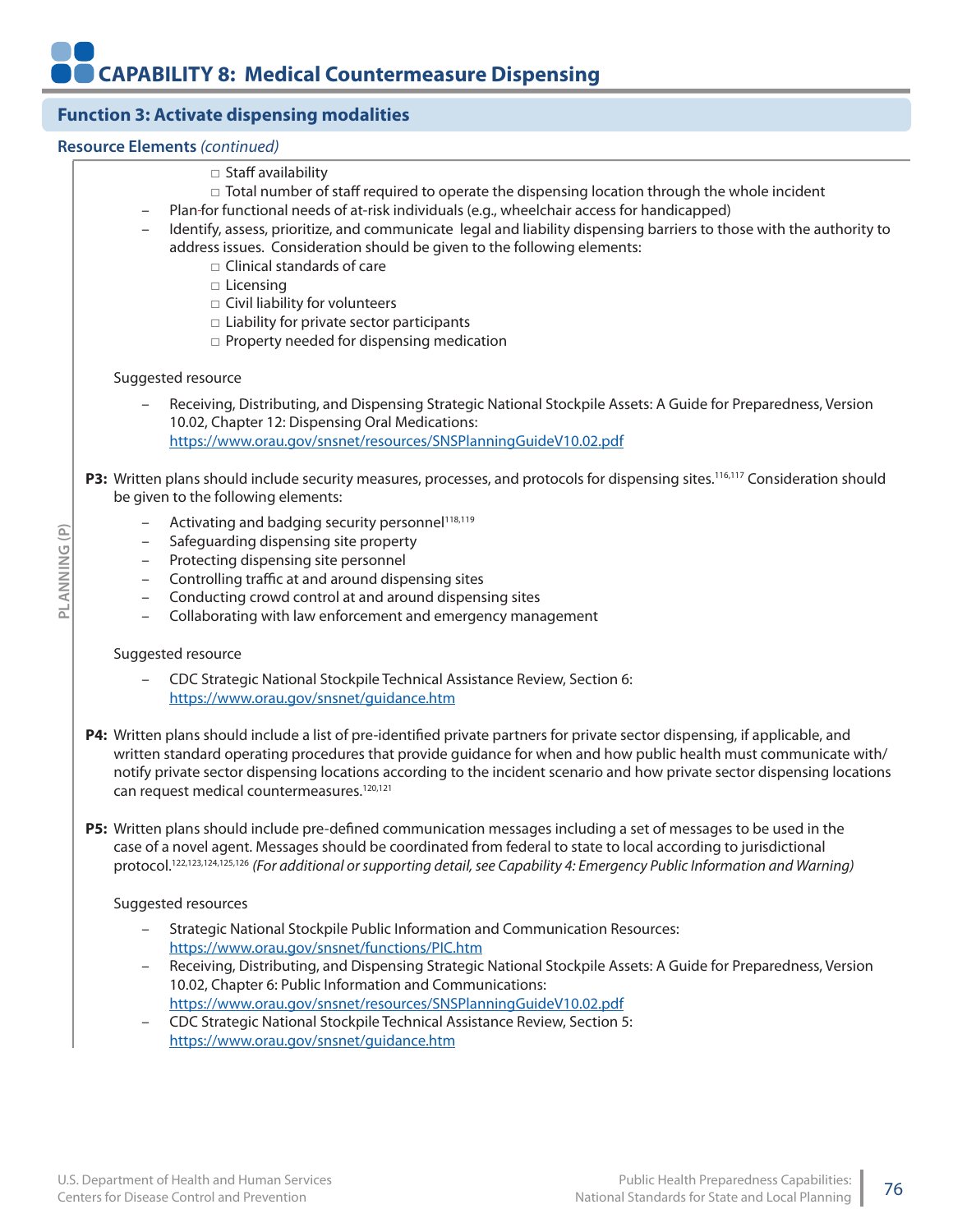# **CAPABILITY 8: Medical Countermeasure Dispensing**

# Θ **EQUIPMENT AND TECHNOLOGY (E)** EQUIPMENT AND TECHNOLOGY

# **Function 3: Activate dispensing modalities**

#### **Resource Elements** *(continued)*

**E1:** Have or have access to material required to dispense medical countermeasures, including the following:

- Dispensing sites materiel-handling equipment (e.g., pallet jacks, handcarts/dollies, and forklifts)
- Cold chain management equipment
- Personal protective equipment
- Ancillary medical supplies
- Administrative supplies
- Specialized items (e.g., scales for weighing children, mixing equipment for pediatric portions, and Broselow tapes), if necessary

**E2:** Have or have access to systems to support the development of staffing models. The following models are suggested prototypes for consideration:

- RealOpt: http://www2.isye.gatech.edu/medicalor/research.htm#realopt
- Bioterrorism and Epidemic Outbreak Response Model: http://www.ahrq.gov/research/biomodel.htm

 *(For additional or supporting detail, see Capability 15: Volunteer Management Capability)*

#### **Function 4: Dispense medical countermeasures to identified population**

Provide medical countermeasures to individuals in the target population, in accordance with public health guidelines and/or recommendations for the suspected or identified agent or exposure.

#### **Tasks**

This function consists of the ability to perform the following tasks:

- **Task 1:** Maintain dispensing site inventory management system to track quantity and type of medical countermeasures present at the dispensing site.
- **Task 2:** Screen and triage individuals to determine which medical countermeasure is appropriate to dispense to individuals if more than one type or subset of medical countermeasure is being provided at the site. *(For additional or supporting detail, see Capability 10: Medical Surge)*
- **Task 3:** Distribute pre-printed drug/vaccine information sheets that include instructions on how to report adverse events.
- **Task 4:** Monitor dispensing site throughput and adjust staffing and supplies as needed in order to achieve dispensing goals commensurate with the targeted population.
- **Task 5:** Document doses of medical countermeasures dispensed, including but not limited to: product name and lot number, date of dispensing, and location of dispensing (e.g., address and zip code).
- **Task 6:** Report aggregate inventory and dispensing information to jurisdictional authorities at least weekly during an incident, but potentially more frequently based on incident needs.
- **Task 7:** Determine the disposition of unused medical countermeasures within the jurisdictional health system according to jurisdictional policies.
- *Note: State jurisdictions are expected to ensure attainment of Tasks 1 through 7 by their local communities.*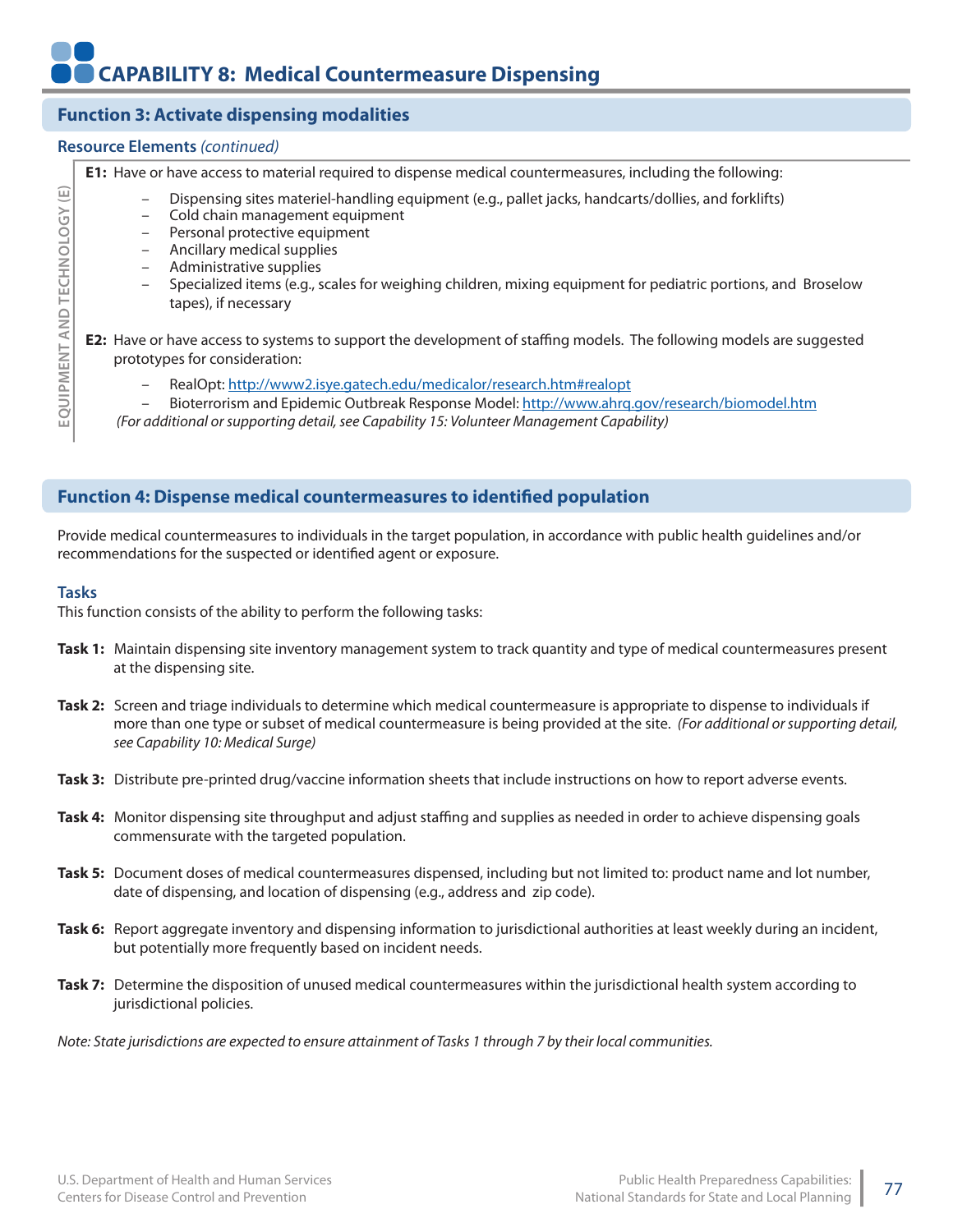# **Function 4: Dispense medical countermeasures to identified population**

#### **Performance Measure(s)**

This function is associated with the following CDC-defined performance measure:

**Measure 1:** Composite performance indicator from the Division of Strategic National Stockpile (DSNS) in CDC's Office of Public Health Preparedness and Response.

> This indicator can be found on the DSNS extranet: http://emergency.cdc.gov/stockpile/extranet (*password protected site).*

#### **Resource Elements**

**PLANNING (P)**

PLANNING (P)

*Note: Jurisdictions must have or have access to the resource elements designated as Priority.*

- **P1:** *(Priority)* Written plans should include processes and protocols to govern the dispensing of medical countermeasures to the target population.<sup>127</sup>
	- Protocol for screening and triaging patients, taking into consideration an assessment of patient characteristics (e.g., age, weight, clinical manifestations, available medical history, and drug or food allergies, assessment of radiation exposure duration and time since exposure, presence of radioactive contamination on the body or clothing, intake of radioactive materials into the body, identification of the radioactive isotope, removal of external or internal contamination) to determine the medical countermeasure to dispense
	- Ensure that the permanent medical record (or log/file) of the recipient indicates the following information as deemed necessary:
		- □ The date the medical countermeasure was dispensed
		- $\Box$  Information on the medical countermeasure including, but not limited to, product name, national drug control number, and lot number
		- $\square$  The name and address of the person dispensing the medical countermeasure. Federal dispensing law requires: name/address of dispenser, prescription number, date of prescription, name of prescriber, name of patient (if stated on prescription), directions for use, and cautionary statements.
		- $\Box$  The edition date of the information statement (e.g., pre-printed drug information sheets) distributed
	- Ensure medical countermeasure recipient receives the information sheet matching the medical countermeasure dispensed
	- Data recording protocols to report the data at an aggregate level to state/federal entities. Considerations should be given to population demographics (e.g., sex, age group, and if an at-risk individual) and dispensing information (e.g., medical countermeasure name, location, and date)
- **P2:** Written plans should include protocols for the storage, distribution, disposal, or return of unused medical countermeasures, including plans for maintaining integrity of medical countermeasures during storage and/or distribution within the jurisdictional health system.
- **P3:** Written plans should include protocols to request additional staffing and supplies if necessary to the incident. *(For additional or supporting detail, see Capability15: Volunteer Management)*
- P4: Written plans should include dispensing modality security measures, processes and protocols.<sup>128,129</sup> Consideration should be given to the following elements:
	- Activating and badging security personnel<sup>130,131</sup>
	- Safeguarding dispensing site property
	- Protecting dispensing site personnel
	- Controlling traffic at and around dispensing sites
	- Conducting crowd control at and around dispensing sites
	- Collaborating with law enforcement and emergency management

#### Suggested resource

– CDC Strategic National Stockpile Technical Assistance Review, Section 6: https://www.orau.gov/snsnet/guidance.htm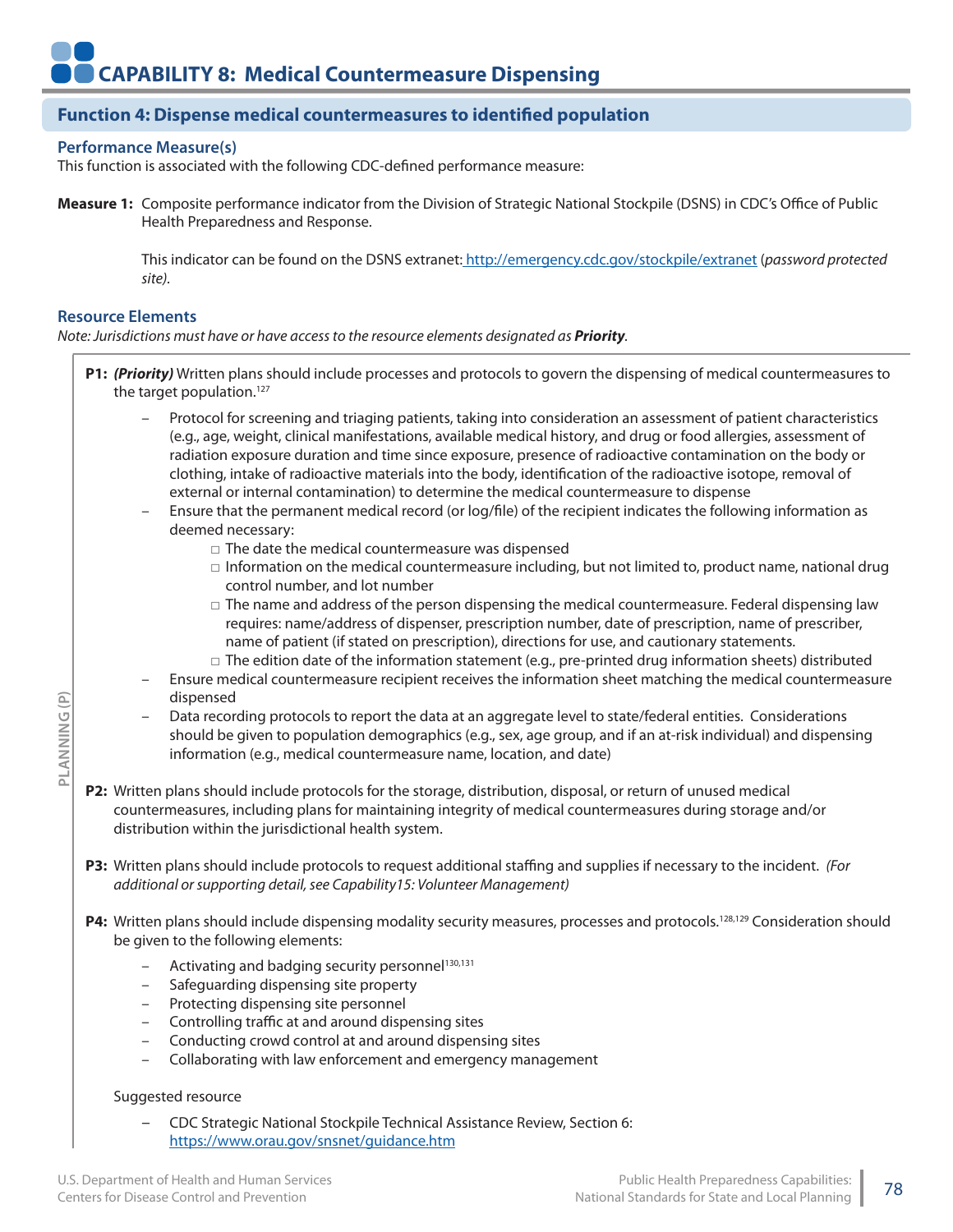# **Function 4: Dispense medical countermeasures to identified population**

#### **Resource Elements** *(continued)*

**S1:** Public Health staff should be trained on jurisdictional medical countermeasure dispensing systems (e.g., registry or  $\widehat{S}$ **SKILLS AND TRAINING (S)** database) and inventory management protocols.<sup>132,133</sup> SKILLS AND TRAINING

- Medical countermeasures dispensing training offered by the state/local jurisdictions
- Extranet for the Division of Strategic National Stockpile in CDC's Office of Public Health Preparedness and Response: http://emergency.cdc.gov/stockpile/extranet *(password protected site)*
- National Association of County and City Health Officials, Advanced Practice Centers Toolkits: http://www.naccho.org/toolbox/
- **E1:** Information sheets (e.g., drug or vaccine information sheets) for the medical countermeasure dispensed. Consideration should be given to size of the identified population and languages identified within the identified population.
- **E2:** Data forms and information sheets required by an Emergency Use Authorization for the medical countermeasure dispensed to provide to recipients.
- **E3:** Have or have access to system to track dispensing and manage inventory; system can be manual or automated.134,135 System must also have a backup which can be inventory management software, electronic spreadsheets, or paper.

# **Function 5: Report adverse events**

Report adverse event notifications (e.g., negative medical countermeasure side effects) received from an individual, healthcare provider, or other source.

#### **Tasks**

This function consists of the ability to perform the following tasks:

- **Task 1:** Activate mechanism(s) for individuals and healthcare providers to notify health departments about adverse events. *(For additional or supporting detail, see Capability 6: Information Sharing)*
- **Task 2:** Report adverse event data to jurisdictional and federal entities according to jurisdictional protocols. *(For additional or supporting detail, see Capability 6: Information Sharing)*

*Note: Tasks 1 and 2 apply to all jurisdictions; states are expected to ensure attainment of Tasks 1 and 2 by their local communities.*

#### **Performance Measure(s)**

At present there are no CDC-defined performance measures for this function.